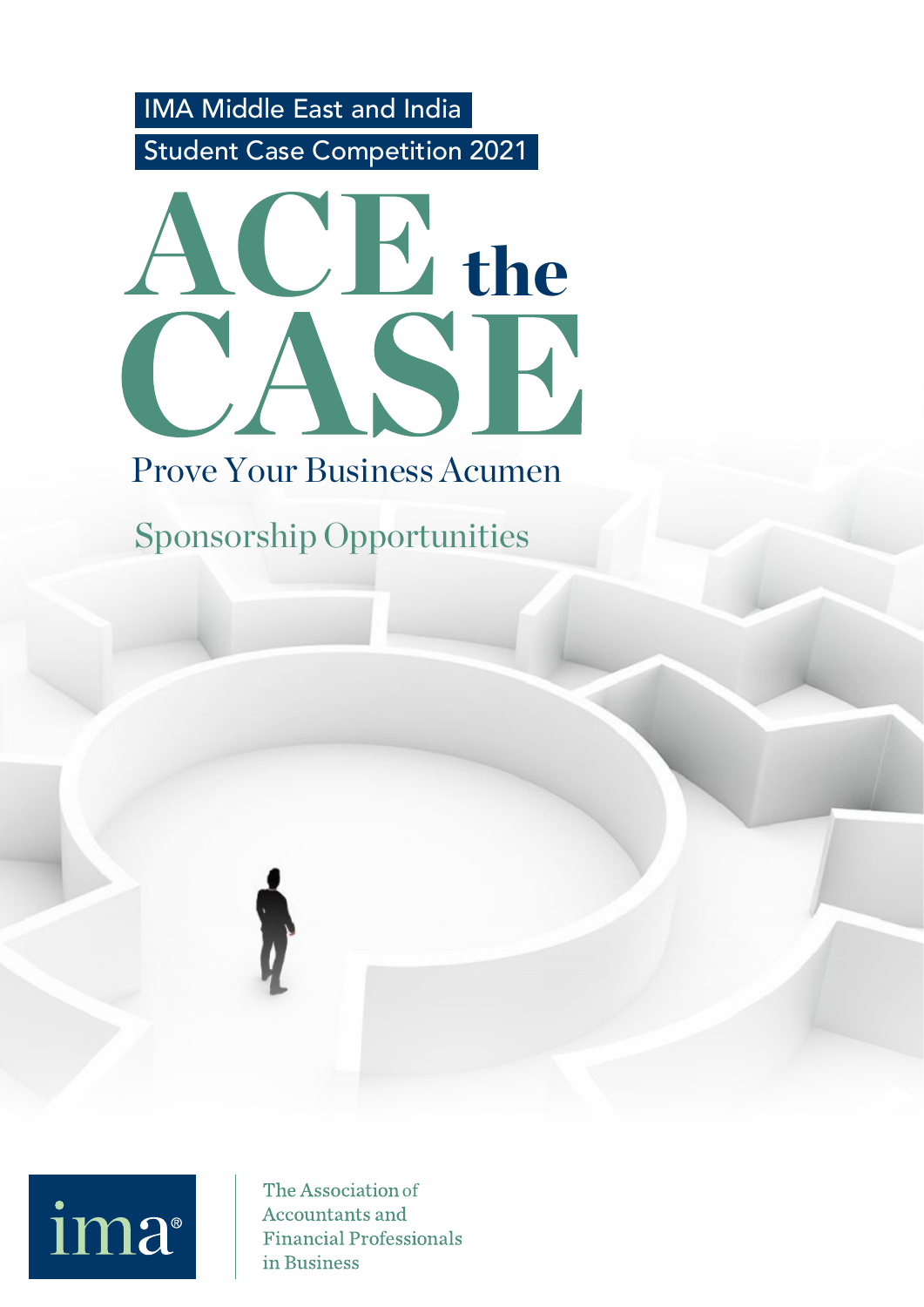### IMA Middle East and India Student Case Competition 2021

The IMA Middle East and India Student Case Competition 2021 (SCC) gives university students across the Middle East, Africa, and India an opportunity to form a team and respond to a global business case study. This recognized and much awaited case competition allows students to put their business acumen to the test and present an analysis in front of distinguished professionals. This year's case gives participants the chance to be selected for the Grand Finals, where the winning team will have the opportunity to compete with peers from Europe and Southeast Asia.

#### Competition Commences October 31, 2020 until January 31, 2021

### Why you should sponsor:



Create visibility for your brand



Support future leaders



Gain extensive exposure across universities in the region



Market to select target group



Get the opportunity to seek bright talents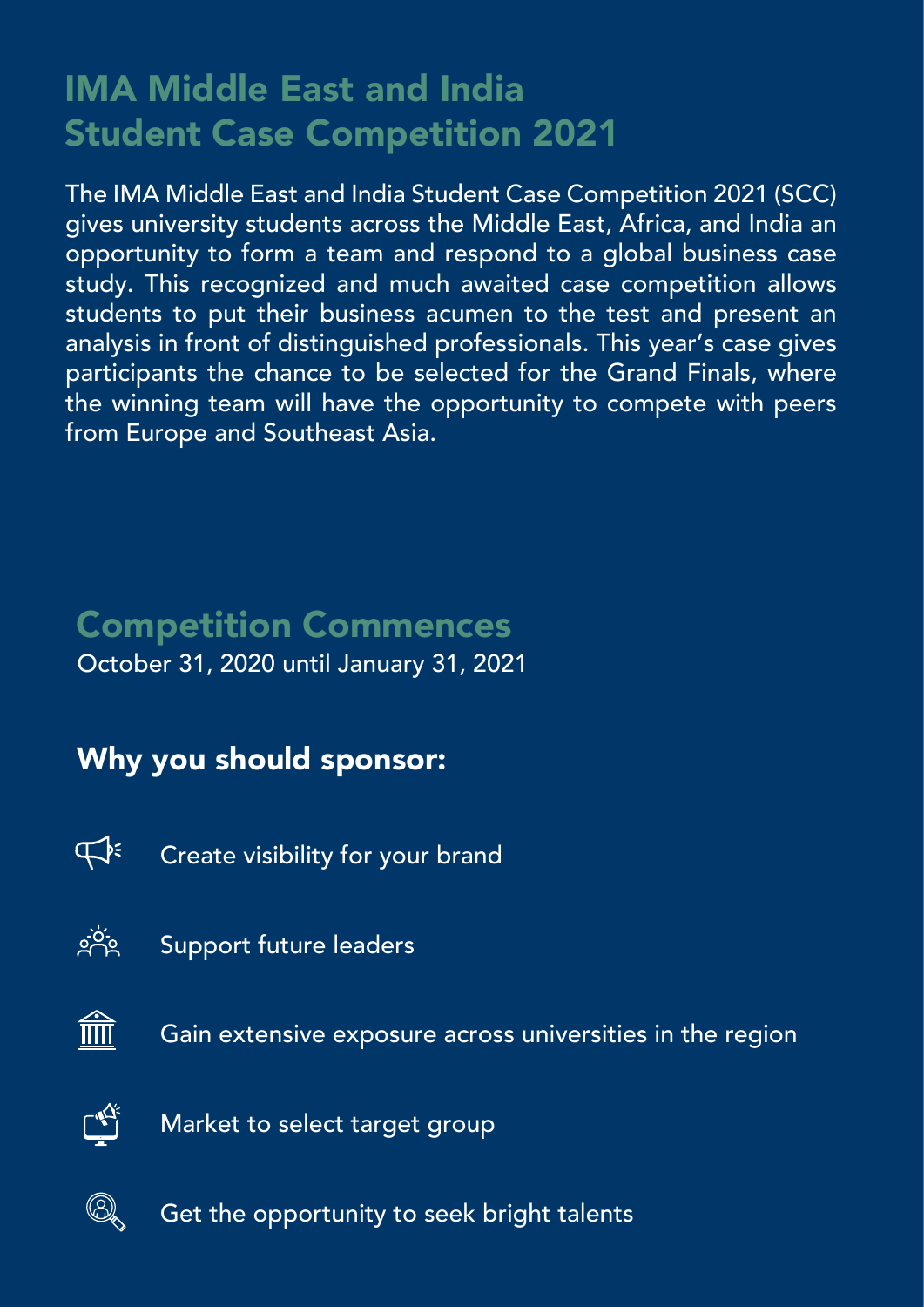# Platinum Sponsorship – \$2,000

#### Pre-Event Activities

- **•** Sponsor's logo on competition landing page
- Company boilerplate and link on competition landing page (300 words)
- Acknowledgement of sponsor in all PR and media campaigns for the event
- **•** Sponsor's logo on pre-event email communication

#### Final Event Branding

- **•** Sponsor's logo on event signage
- Acknowledgement of sponsor during the final regional event
- 10-minute speaking slot during the final event
- **•** Finalist award presented by sponsor
- Judge at the final event

#### Post-Event Activities

- $\bullet$  1 dedicated sponsor email communication to SCC entrants
- Post-Event PR communication mentions where possible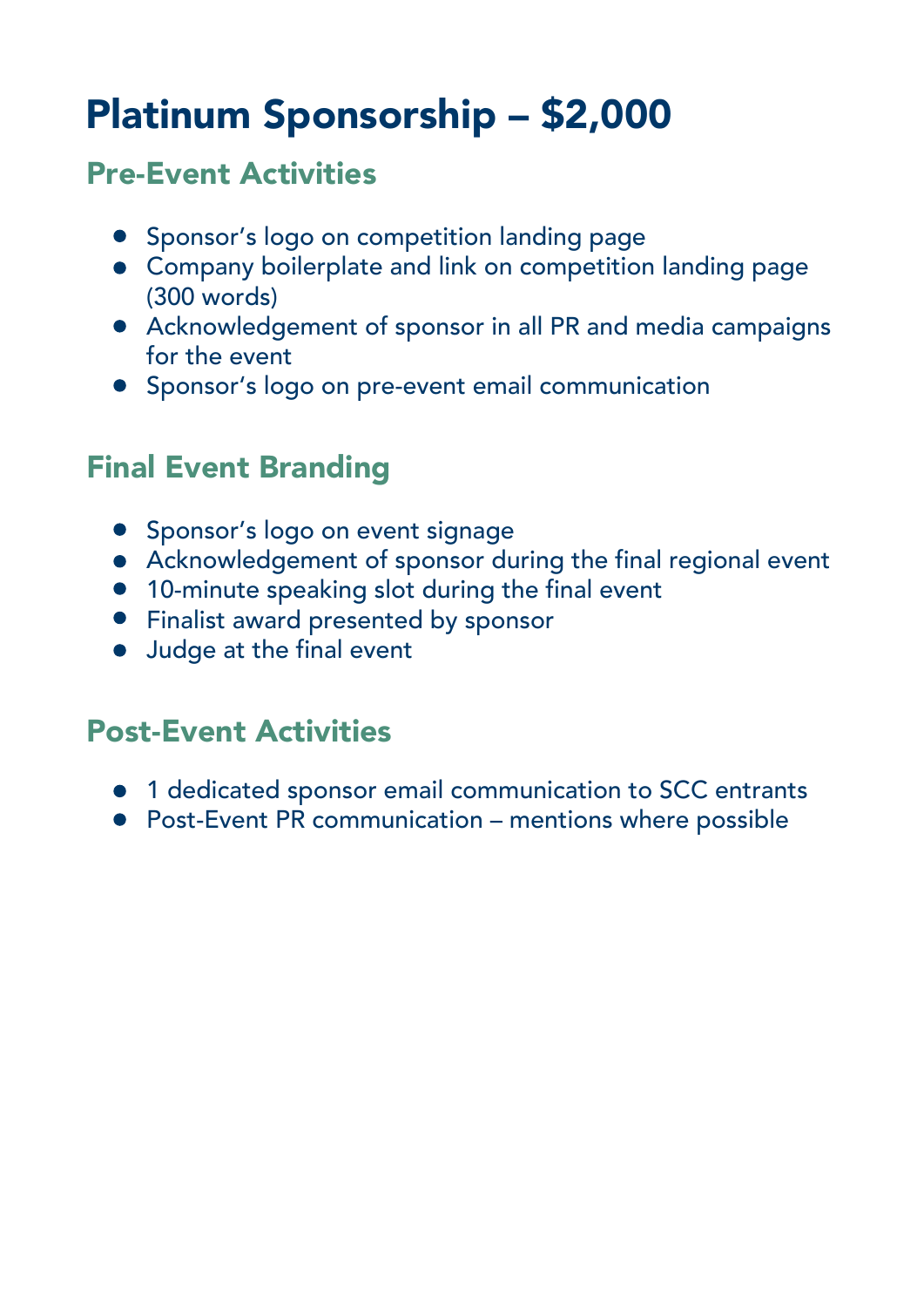### Grand Final Event (exclusive to Platinum Sponsor)

#### Final Event Branding

- **•** Sponsor's logo on event signage
- Acknowledgement of sponsor during the final regional event
- 10-minute speaking slot during the final event
- **•** Finalist award presented by sponsor
- Judge at the final event
- Opportunity to display company banners during the final event
- **•** Insertion of marketing material supplied by the sponsor in the event kit

#### Post-Event Activities

- $\bullet$  1 dedicated sponsor email communication to SCC entrants
- Post-Event PR communication mentions where possible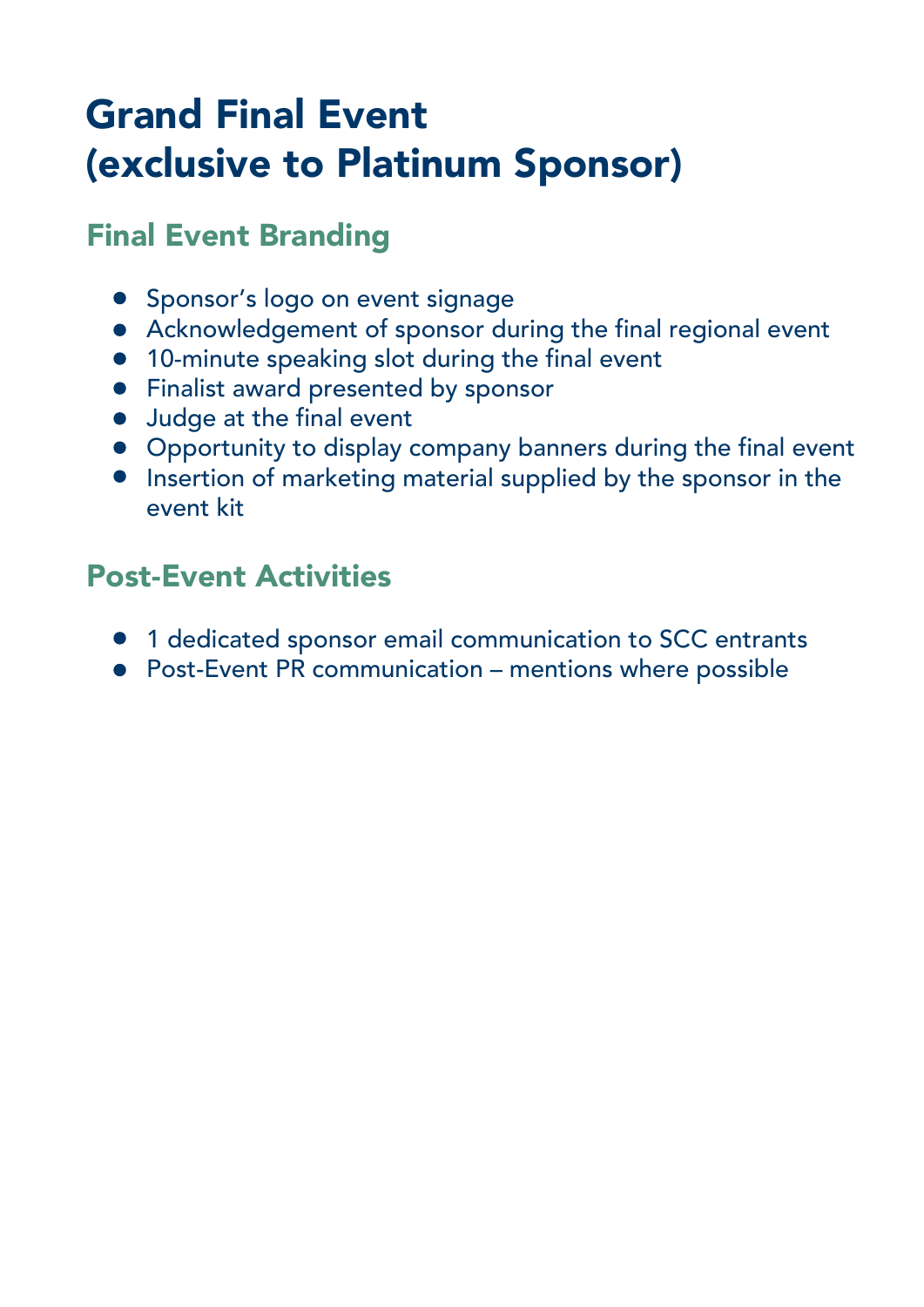# Gold Sponsorship – \$750

#### Pre-Event Activities

- Sponsor's logo on competition landing page
- Company boilerplate and link on competition landing page (250 words)
- Acknowledgement of sponsor in all PR and media campaigns for the event
- **•** Sponsor's logo on pre-event email communication

#### Final Event Branding

- Sponsor's logo on event signage
- Acknowledgement of sponsor during the final regional event

#### Post-Event Activities

● Post-Event PR communication – mentions where possible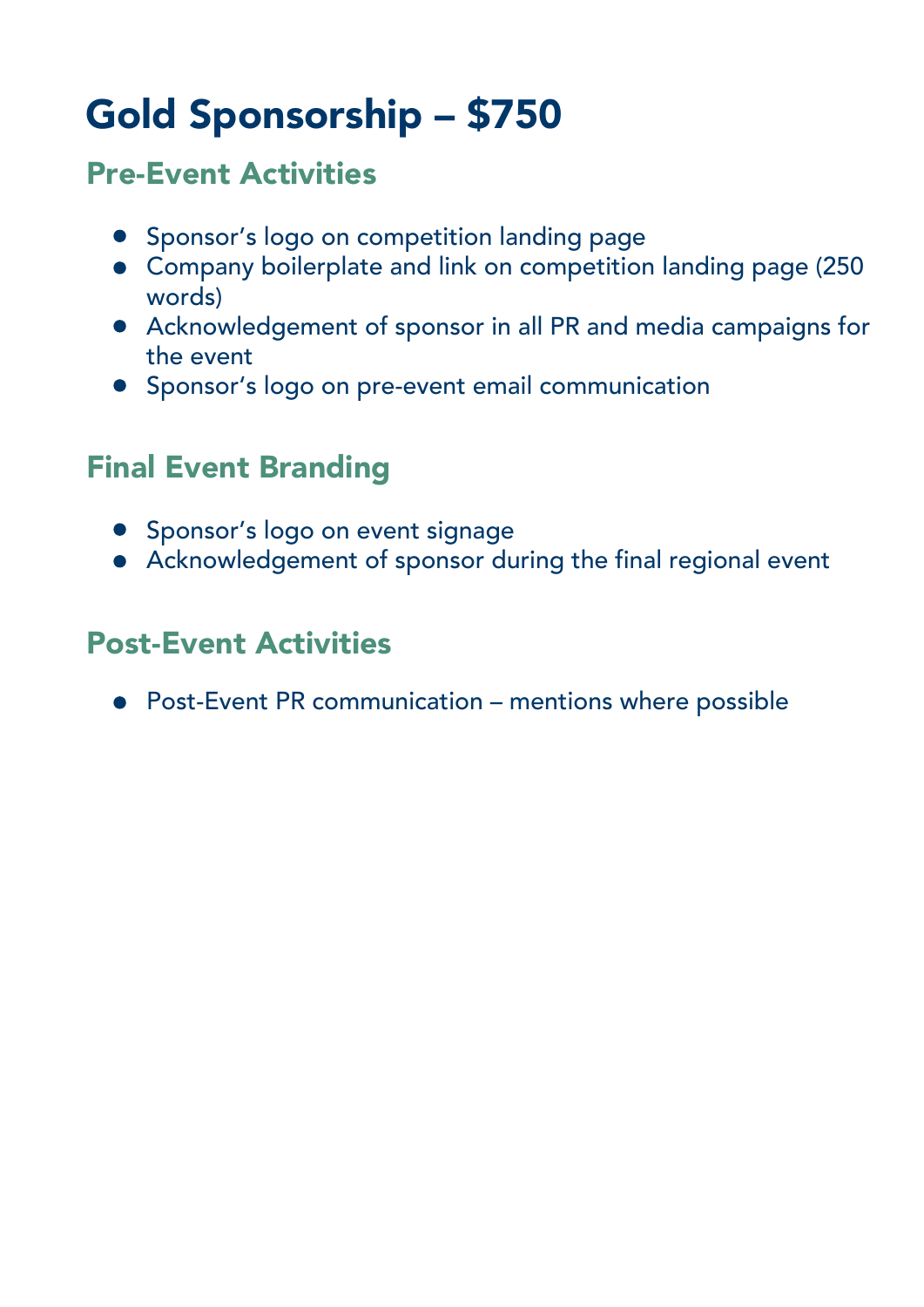## Silver Sponsorship – \$500

#### Pre-Event Activities

- **•** Sponsor's logo on competition landing page
- Company boilerplate and link on competition landing page (150 words)
- **•** Sponsor's logo on pre-event email communication

#### Final Event Branding

- **•** Sponsor's logo on event signage
- Acknowledgement of sponsor during the final regional event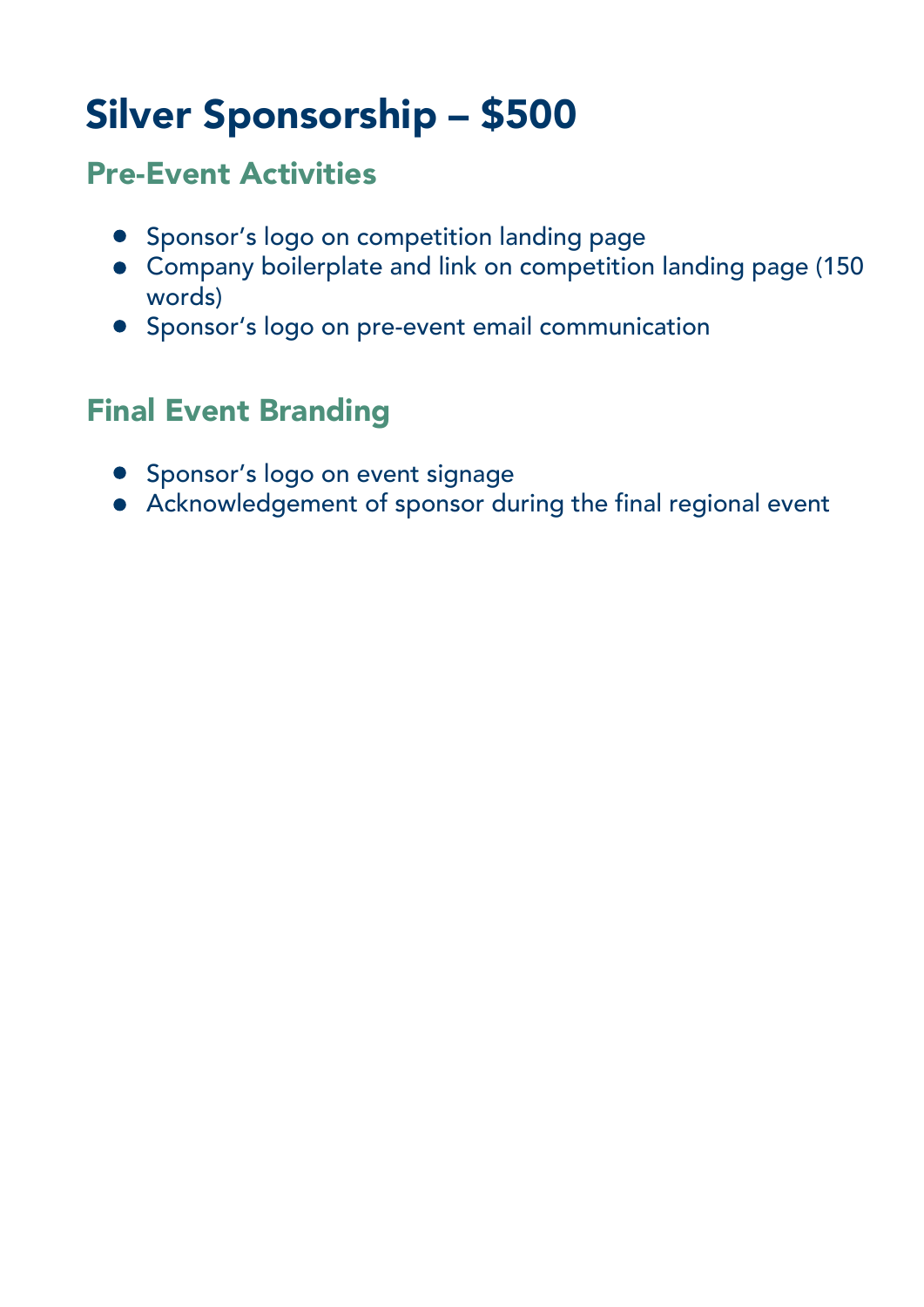# Sponsorship Packages

| <b>Activity: Regional Event</b>                                           | *Platinum<br>\$2,000       | **Gold<br>\$750          | <b>**Silver</b><br>\$500    |
|---------------------------------------------------------------------------|----------------------------|--------------------------|-----------------------------|
| <b>Pre-Event Activities</b>                                               |                            |                          |                             |
| Sponsor's logo on competition landing page                                | $\boldsymbol{\mathcal{L}}$ | $\boldsymbol{z}$         | $\left( \checkmark \right)$ |
| Company boilerplate and link on competition<br>landing page               | <b>300 (words)</b>         | <b>250 (words)</b>       | <b>150 (words)</b>          |
| Acknowledgement of sponsor in all PR and<br>media campaigns for the event |                            | $\overline{\mathcal{L}}$ |                             |
| Sponsor's logo on pre-event email<br>communication                        |                            |                          |                             |
| <b>Final Event Branding</b>                                               |                            |                          |                             |
| Sponsor's logo on event signage                                           | $\boldsymbol{\sigma}$      | $\blacktriangledown$     |                             |
| Acknowledgement of sponsor during the<br>final regional event             |                            | $\mathbf{v}$             |                             |
| 10-minute speaking slot during the<br>final event                         |                            |                          |                             |
| Finalist award presented by sponsor                                       |                            |                          |                             |
| Judge at the final event                                                  |                            |                          |                             |
| <b>Post-Event Activities</b>                                              |                            |                          |                             |
| 1 dedicated sponsor email communication<br>to SCC entrants                |                            | $\overline{\mathbf{x}}$  | $\mathbf x$                 |
| Post-Event PR communication - mentions<br>where possible                  |                            |                          |                             |

\*Platinum sponsorship includes both Regional Final and Grand Final events. \*\*Gold and Silver sponsorship packages available for Regional Final event only.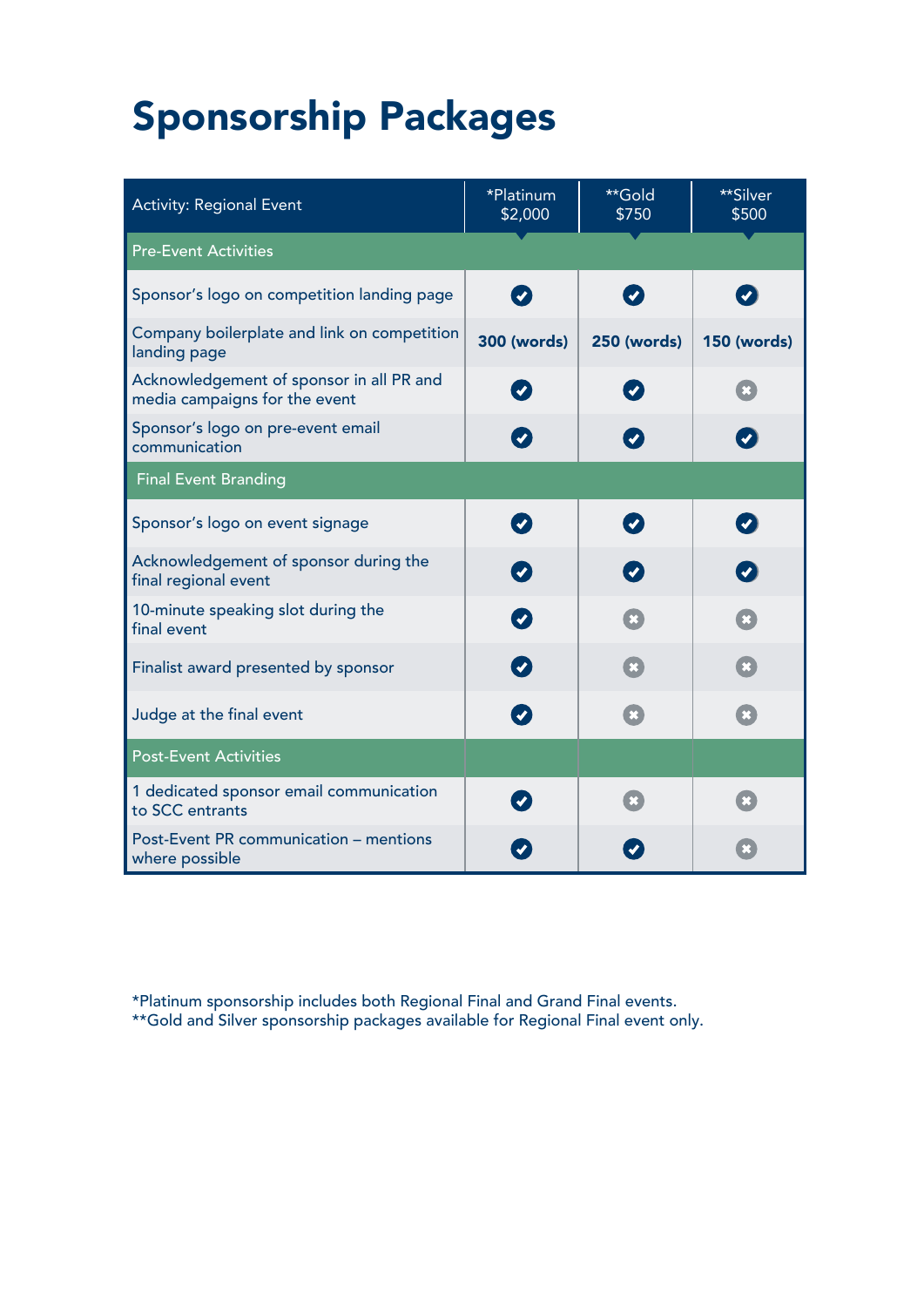# **Sponsorship Packages**

|                                                                             | *Platinum<br>\$2,000 | **Gold<br>\$750         | **Silver<br>\$500 |  |  |
|-----------------------------------------------------------------------------|----------------------|-------------------------|-------------------|--|--|
| <b>Exclusive to Platinum Sponsor</b>                                        |                      |                         |                   |  |  |
| <b>Grand Final Event</b>                                                    |                      |                         |                   |  |  |
| Sponsor's logo on event signage                                             |                      | $\mathbf{x}$            | $\mathbf{x}$      |  |  |
| Acknowledgement of sponsor during the<br>final regional event               |                      | $\overline{\mathbf{x}}$ |                   |  |  |
| 10-minute speaking slot during the<br>final event                           |                      |                         |                   |  |  |
| Finalist award presented by sponsor                                         |                      |                         |                   |  |  |
| Judge at the final event                                                    |                      |                         |                   |  |  |
| Opportunity to display company banners<br>during the final event            |                      |                         |                   |  |  |
| Insertion of marketing material supplied by<br>the sponsor in the event kit |                      | $\mathbf x$             |                   |  |  |
| <b>Post-Event Activities</b>                                                |                      |                         |                   |  |  |
| 1 dedicated sponsor email communication<br>to SCC entrants                  |                      |                         |                   |  |  |
| Post-Event PR communication - mentions<br>where possible                    |                      |                         |                   |  |  |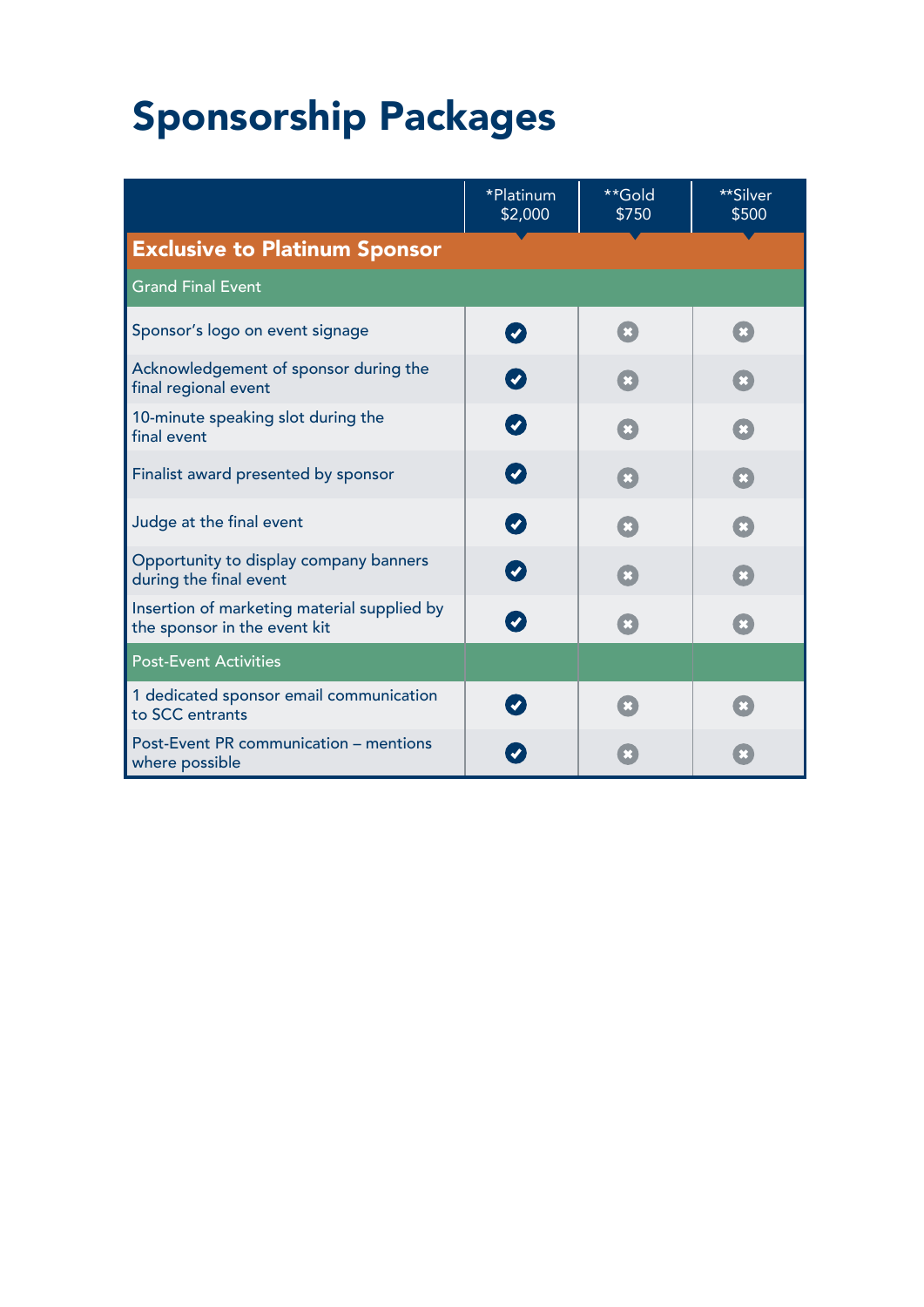## SPONSOR AGREEMENT

#### **ORGANIZATION INFORMATION**

| Organization name                 |      |             |       |
|-----------------------------------|------|-------------|-------|
| Contact                           |      | Title       |       |
| Address                           |      | City, State | Zip   |
| Phone                             |      | Fax         | Email |
| Company URL: _______              |      |             |       |
| SPONSORSHIP OPPORTUNITY REQUESTED |      |             |       |
| Platinum                          | Gold | Silver      |       |
| Authorized Signature:             |      | Date:       |       |

Submit your sponsorship application to Hanadi Khalife on hkhalife@imanet.org

IMA MIDDLE EAST AND INDIA STUDENT CASE COMPETITION 2021